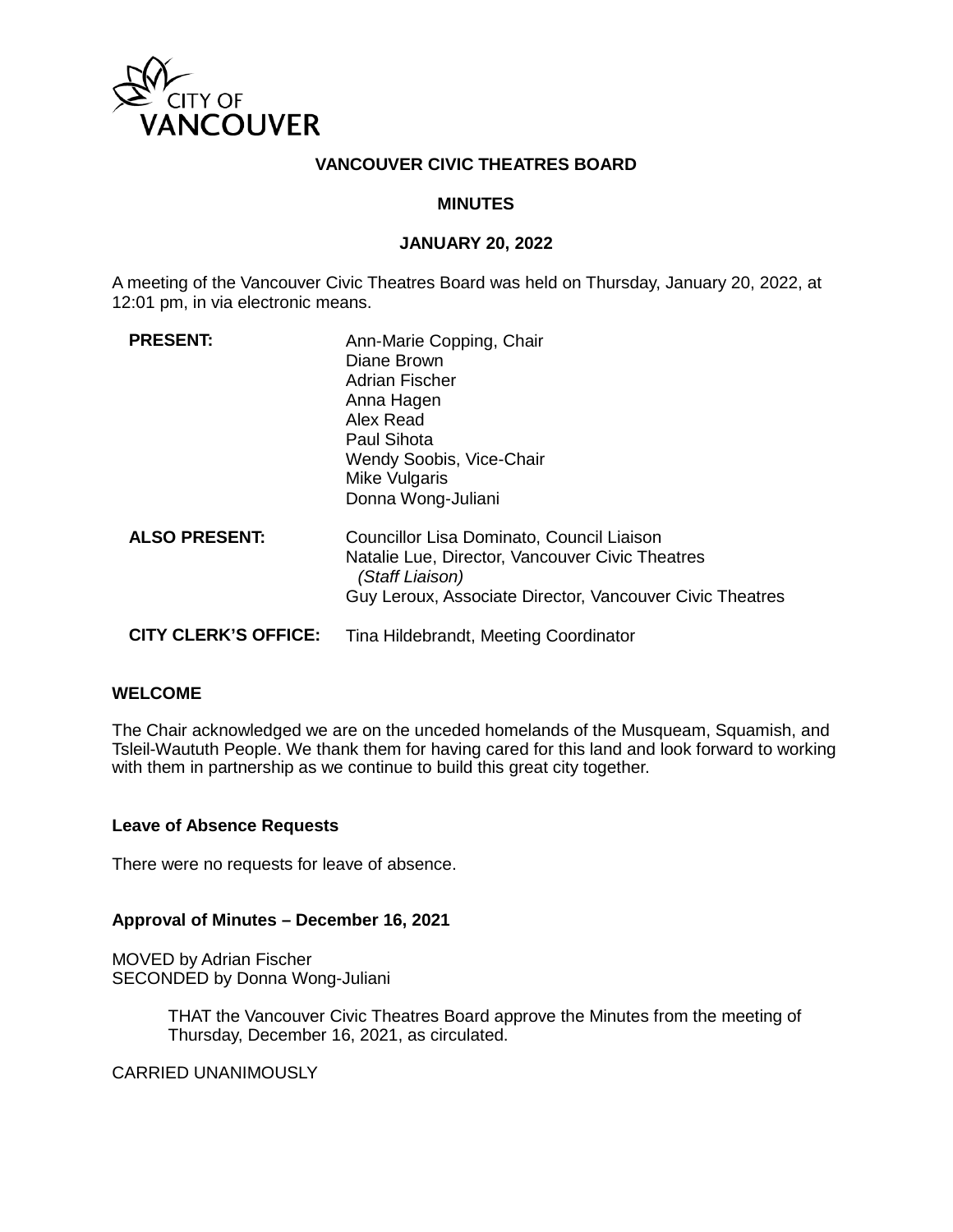# **1. Chair's Comments**

The Chair commented on the ongoing challenges as a result of the pandemic and welcomed the return of Anna Hagan to the Board.

# **2. Council Liaison's Comments**

Councillor Dominato provided a brief update on the following and responded to questions:

- 2022 Cultural Grants Report going to Council next week;
- the Board's Visioning Document:
	- o motion to Council is forthcoming;
	- o will circulate the document to the Board before the next meeting.

In response to a question regarding arts and culture opportunities in the Concord Pacific's Plaza of Nations Development, Councillor Dominato will follow-up with staff.

## **3. Cultural Services Update**

The Director, Vancouver Civic Theatres, provided a brief update on the cultural grants report going to Council next week and responded to questions.

# **4. Arts & Culture Advisory Committee (ACAC) Report**

Paul Sihota provided a brief update.

### **5. Finance Report**

The Associate Director, Vancouver Civic Theatres, provided an update on financials and responded to questions.

### **6. Director's Report**

The Director, Vancouver Civic Theatres, reviewed the report and along with the Associate Director, responded to questions, including staff's efforts to mitigate ongoing COVID-related challenges and to support clients' responses to continued operating restrictions.

### **7. New Business**

None